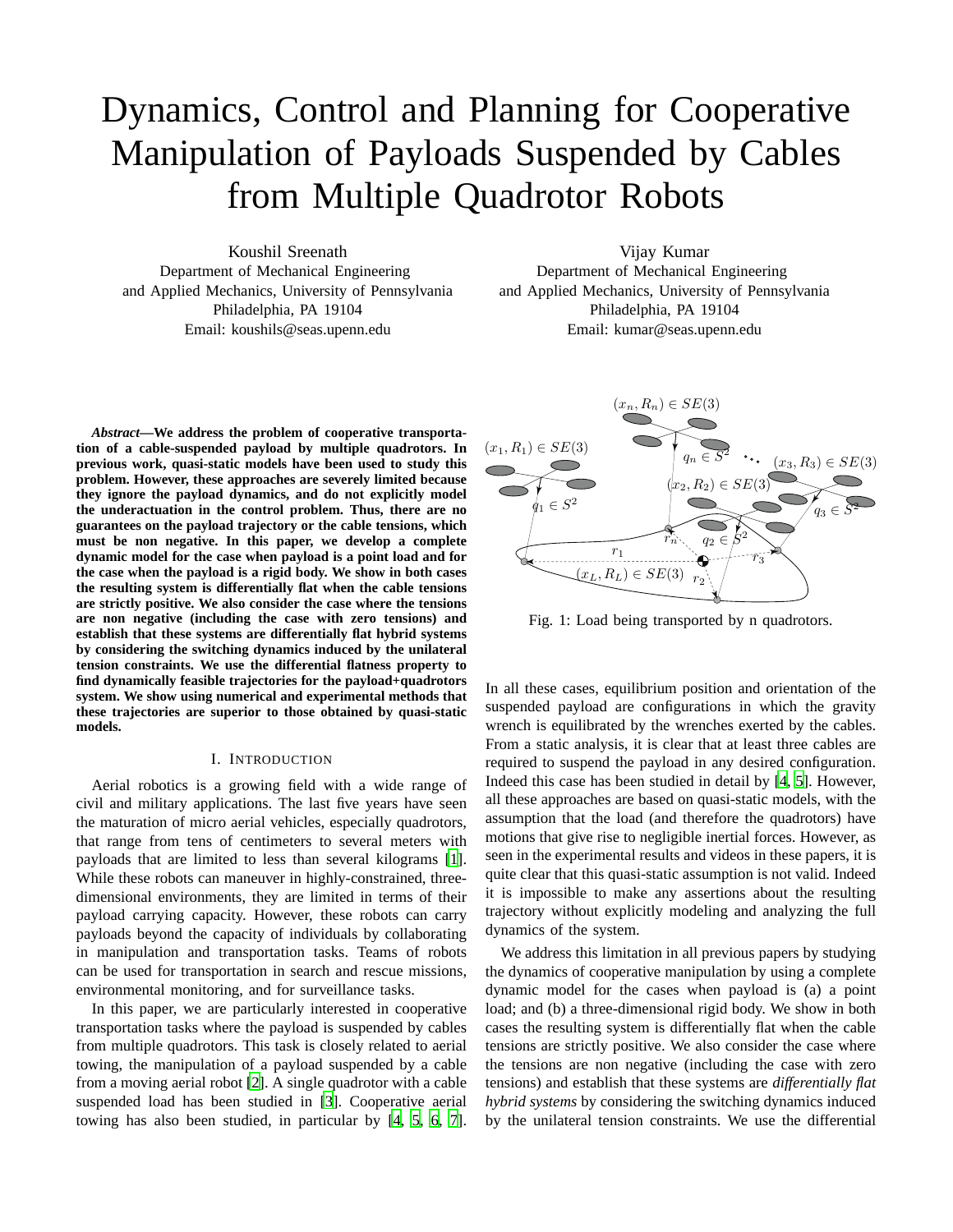flatness property to find dynamically feasible trajectories for the payload+quadrotors system. We show using numerical and experimental methods that these trajectories are superior to those obtained by quasi-static models.

The rest of the paper is structured as follows. Section [II](#page-1-0) establishes the differential-flatness of the *n*-quadrotor cablesuspended load system, both with point-mass and rigid-body loads. Section [III](#page-3-0) presents the hybrid model for both these systems, and establishes that these are *differentially-flat hybrid systems*. Section [IV](#page-4-0) presents numerical and experimental results for a rigid-body load carried by three quadrotors. Finally Section [V](#page-7-7) provides concluding remarks and thoughts on future work.

## II. DIFFERENTIAL FLATNESS

<span id="page-1-0"></span>We will consider two systems, a point-mass load suspended by cables from  $n$  quadrotors, and a rigid-body load also suspended by cables from  $n$  quadrotors. To enable planning dynamic trajectories of the cable-suspended load for aerial transportation, we will demonstrate that both these systems are differentially flat [\[8,](#page-7-8) [9](#page-7-9), [2](#page-7-1)]. Differential-flatness has been employed for planning dynamic trajectories for quadrotor systems [\[10\]](#page-7-10). In Section [IV,](#page-4-0) we will make use the flat outputs to plan dynamic trajectories.

*Definition* **1.** Differentially-flat system [\[9](#page-7-9)]: *A system*  $\dot{x}$  =  $f(x, u), x \in \mathbb{R}^n$ ,  $u \in \mathbb{R}^m$ , is differentially flat if there *exists outputs*  $y \in \mathbb{R}^m$  *of the form*  $y = y(x, u, u, \dots, u^{(p)})$ , *such that the states and the inputs can be expressed as*  $x = x(y, \dot{y}, \cdots, y^{(q)}), u = u(y, \dot{y}, \cdots, y^{(q)}),$  where p, q are *finite integers.*

To demonstrate the differential flatness property of the multiple-quadrotor cable-suspended system, we first develop a dynamical model of system based on Newton-Euler equations, and then use this to identify a set of flat outputs.

For the two systems presented in this paper, we will make the following assumptions,

- 1) Cables are massless and do not stretch.
- 2) Cables are attached at the quadrotor's center of mass.
- 3) Air drag on the quadrotors and the load is negligible.
- 4) When a cable goes from being slack to taut, there is a discrete change in the velocity of the system, and this is modeled based on a perfectly inelastic collision.

# *A. Point-Mass Load*

We first consider the point-mass load suspended by  $n \geq 1$ quadrotors as shown in Figure [2.](#page-1-1) The independent degrees of freedom (DOF) of this system are the load position,  $x_L \in \mathbb{R}^3$ , the attitude of the suspended cables,  $q_i \in S^2$ , and the attitude of the quadrotors,  $R_i \in SO(3)$  (See Table [I](#page-2-0) for definitions of various symbols used in the paper.) Defining the length of the  $i<sup>th</sup>$  cable as  $L_i$ , from the geometry of how the load is attached to the quadrotors, we have the quadrotor position,  $x_i \in \mathbb{R}^3$ , given by the following kinematic relation,

$$
x_i = x_L - L_i q_i. \tag{1}
$$

<span id="page-1-1"></span>

Fig. 2: Point-Mass Load being transported by n quadrotors.

Using the tension in the cables,  $T_i \in \mathbb{R}$ , the Euler dynamics of the  $n$  quadrotors and the load can be easily written down as follows,

$$
m_i \ddot{x}_i = f_i R_i e_3 - m_i g e_3 + T_i q_i, \qquad (2)
$$

<span id="page-1-2"></span>
$$
J_i \dot{\Omega}_i + \Omega_i \times J_i \Omega_i = M_i, \tag{3}
$$

$$
m_L \ddot{x}_L = -\sum T_i q_i - m_L g e_3,\tag{4}
$$

where  $m_i, J_i, f_i$  are the mass, inertia and thrust of the  $i^{th}$ quadrotor,  $m<sub>L</sub>$  is mass of the load, and  $e<sub>3</sub>$  is the standard unit vector along the z-axis of the world.

<span id="page-1-5"></span>*Lemma* **1.** *(Differential-Flatness of the* n *quadrotor, pointmass load system,*  $n \geq 1$ .)  $\mathcal{Y}_n = (x_L, T_i q_i, \psi_j)$ , for  $i \in$  $\{2, \dots, n\}, j \in \{1, \dots, n\}$  *is a set of flat outputs for the n quadrotor, point-mass load system, where*  $\psi_i$  *is the yaw angle of the j<sup>th</sup> quadrotor.* 

*Proof: From* x<sup>L</sup> *and its higher order derivatives, the left hand side of* [\(4\)](#page-1-2) *can be determined. Next, from the knowledge of the flat outputs*  $T_i q_i$ *, for*  $i \in \{2, \cdots, n\}$ *,*  $T_1 q_1$  *can be determined from* [\(4\)](#page-1-2). The unit vectors  $q_i = T_i q_i / ||T_i q_i||$ , and the tension  $T_i = T_i q_i \cdot q_i$  can also be determined for  $i \in \{1, \dots, n\}$ . The quadrotor positions can then be deter $mined$  using [\(1\)](#page-1-3). All remaining quantities,  $R_i, \Omega_i, f_i, M_i$  can be determined from knowledge of  $x_i, \psi_i$  and their higher-order *derivatives, since*  $(x_i, \psi_i)$  *are flat outputs for a quadrotor.* 

*Remark* **1.** *The load position,*  $x_L$  *needs to be differentiated six*  $t$ *imes, and the tensions*  $T_i q_i, i > 2$  *needs to be differentiated four times to obtain the entire state of the system, along with the feedforward thrusts and moments for the quadrotors.*

#### *B. Rigid-Body Load*

Having established the differential-flatness of the  $n$  quadrotor, point-mass load, we now consider a rigid body load. First, from the geometry of how the load is attached to the quadrotors, see Figure [1,](#page-0-0) we have the quadrotor position given by the following kinematic relation,

<span id="page-1-4"></span>
$$
x_i = x_L + R_L(r_i - L_i q_i), \tag{5}
$$

<span id="page-1-3"></span>where  $x_L$  is the position of the load,  $x_i$  the position of the i<sup>th</sup> quadrotor,  $R_L$  the orientation of the load,  $q_i$  the unit vector from the i<sup>th</sup> quadrotor to the attachment point on the load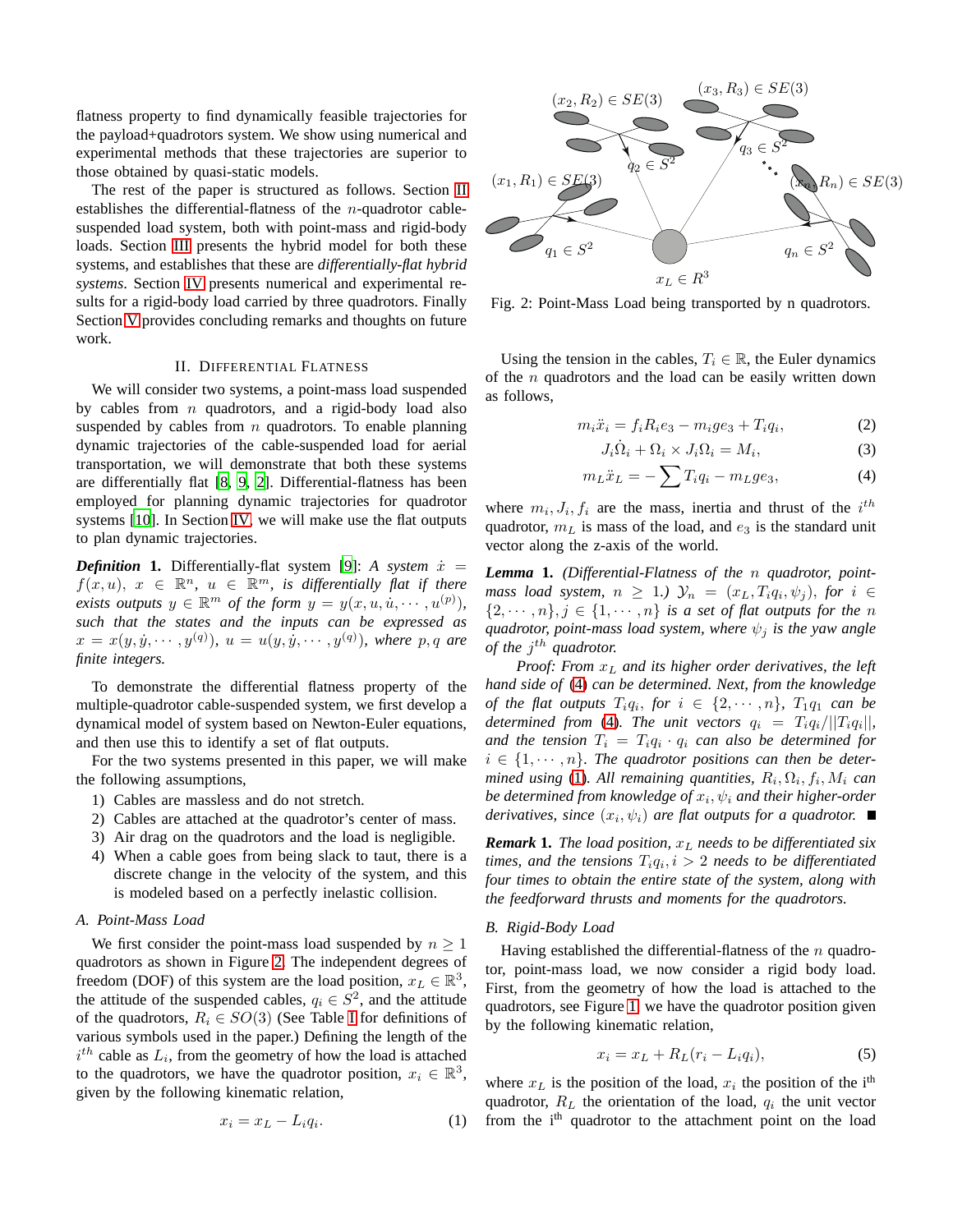<span id="page-2-0"></span>

| $m_L \in \mathbb{R}$              | Mass of Load                                                                                                |  |  |  |  |
|-----------------------------------|-------------------------------------------------------------------------------------------------------------|--|--|--|--|
| $J_L \in \mathbb{R}^{3 \times 3}$ | Inertia matrix of the load with respect to the body-fixed frame                                             |  |  |  |  |
| $R_L \in SO(3)$                   | The rotation matrix of the load from the body-fixed frame to the inertial frame                             |  |  |  |  |
| $\Omega_L \in \mathbb{R}^3$       | Angular velocity of the load in the body-fixed frame                                                        |  |  |  |  |
| $x_L, v_L \in \mathbb{R}^3$       | Position and velocity vectors of the center of mass of the load in the inertial frame                       |  |  |  |  |
| $m_i \in \mathbb{R}$              | Mass of $i^{th}$ quadrotor                                                                                  |  |  |  |  |
| $J_i \in \mathbb{R}^{3 \times 3}$ | Inertia matrix of the $ith$ quadrotor with respect to the body-fixed frame                                  |  |  |  |  |
| $R_i \in SO(3)$                   | The rotation matrix of the $i^{th}$ quadrotor from the body-fixed frame to the inertial frame               |  |  |  |  |
| $\Omega_i \in \mathbb{R}^3$       | Angular velocity of the $i^{th}$ quadrotor in the body-fixed frame                                          |  |  |  |  |
| $x_i, v_i \in \mathbb{R}^3$       | Position and velocity vectors of the center of mass of the $ith$ quadrotor in the inertial frame            |  |  |  |  |
| $f_i \in \mathbb{R}$              | Thrust produced by the $i^{th}$ quadrotor                                                                   |  |  |  |  |
| $M_i \in \mathbb{R}^3$            | Moment produced by the $i^{th}$ quadrotor                                                                   |  |  |  |  |
| $\psi_i \in \mathbb{R}$           | Yaw angle of the $i^{th}$ quadrotor                                                                         |  |  |  |  |
| $q_i \in S^2$                     | Unit vector from the $i^{th}$ quadrotor to its attachment point on the load in body-fixed frame of the load |  |  |  |  |
| $r_i \in \mathbb{R}^3$            | Vector form the center of mass of the load to the attachment point of the $ith$ quadrotor to the load       |  |  |  |  |
| $L_i \in \mathbb{R}$              | Length of the cable between the $i^{th}$ quadrotor and the load                                             |  |  |  |  |
| $T_i \in \mathbb{R}$              | Tension in the the cable between the $i^{th}$ quadrotor and the load                                        |  |  |  |  |
| $e_1, e_2, e_3 \in \mathbb{R}^3$  | Standard unit vector along $x, y, z$ axes in the world frame                                                |  |  |  |  |

TABLE I: Various symbols being used.

expressed in the body-fixed frame of the load, and  $r_i$  the vector from the center-of-mass of the load to the attachment point in the body-fixed frame of the load.

Using the tension in the cables,  $T_i$ , the Euler dynamics of the  $n$  quadrotors and the rigid-body load can be easily written down as follows,

$$
m_i \ddot{x}_i = f R_i e_3 - m_i g e_3 + R_L T_i q_i, \tag{6}
$$

$$
J_i \dot{\Omega}_i + \Omega_i \times J_i \Omega_i = M_i, \tag{7}
$$

$$
m_L \ddot{x}_L = -\sum R_L T_i q_i - m_L g e_3,\tag{8}
$$

$$
J_L \dot{\Omega}_L + \Omega_L \times J_L \Omega_L = \sum r_i \times -T_i q_i, \tag{9}
$$

where  $i \in \{1, \dots, n\}$ , and all other symbols are as defined in Table [I.](#page-2-0)

*Lemma* **2.** *(Differential-Flatness of the* n *quadrotor, rigidbody load system,*  $n \geq 3$ *.)*  $\mathcal{Y}_n = (x_L, R_L, \Lambda, \psi_j)$  *for*  $j \in$  $\{1, \dots, n\}$  *is a set of flat outputs for the n quadrotor, rigidbody load system, where* Λ ∈ R 3n−6 *satisfies,*

$$
\underline{T} = \Phi^+ W + N\Lambda,\tag{10}
$$

*with* T, W *defined as*

<span id="page-2-3"></span>
$$
\underline{T} = \begin{bmatrix} T_1 q_1 \\ T_2 q_2 \\ \vdots \\ T_n q_n, \end{bmatrix}, \quad W = -\begin{bmatrix} R_L^T (m_L(\ddot{x}_L + ge_3)) \\ J_L \dot{\Omega}_L + \Omega_L \times J_L \Omega_L \end{bmatrix}, \quad (11)
$$

*where* Φ <sup>+</sup>, N *are respectively the Moore-Penrose generalized inverse and the kernel of*

$$
\Phi = \begin{bmatrix} I & I & \cdots & I \\ \hat{r}_1 & \hat{r}_2 & \cdots & \hat{r}_n \end{bmatrix},
$$
(12)

*with the* hat map  $\hat{C} : \mathbb{R}^3 \to so(3)$  *defined by the condition that*  $\hat{x}y = x \times y$ , for all  $x, y \in \mathbb{R}^3$ .

*Proof: Notice that* [\(8\)](#page-2-1)*,* [\(9\)](#page-2-2) *can be written as*

$$
-\begin{bmatrix} R_L^T(m_L(\ddot{x}_L+ge_3)) \\ J_L\dot{\Omega}_L+\Omega_L \times J_L\Omega_L \end{bmatrix} = \Phi \begin{bmatrix} T_1q_1 \\ T_2q_2 \\ \vdots \\ T_nq_n. \end{bmatrix} . \tag{13}
$$

*From* [\(11\)](#page-2-3)*, we can denote the LHS of* [\(13\)](#page-2-4) *by,*

$$
W = \begin{bmatrix} W_f \\ W_M \end{bmatrix} . \tag{14}
$$

*This is, in effect, the load wrench consisting of the net force and moment that is produced by the tensions. Further from* [\(11\)](#page-2-3)*, the RHS of* [\(13\)](#page-2-4) *is* T*. Thus* [\(13\)](#page-2-4) *can be written as*

$$
\Phi \underline{T} = W,\tag{15}
$$

<span id="page-2-2"></span><span id="page-2-1"></span>*which is an under-determined set of equations with the general solution given by* [\(10\)](#page-2-5)*. Note that* N *is a*  $3n \times (3n - 6)$ *matrix whose columns span the kernel of* Φ*, representing the constraints on the internal forces in the system.*

*From the flat outputs* (xL, RL) *and their higher-order derivatives, W can be determined from* [\(11\)](#page-2-3)*. Further from the flat output*  $\Lambda$ *,*  $T_i q_i$  *can be determined for*  $i \in \{1, \dots, n\}$ *through* [\(10\)](#page-2-5). Then, the unit vector  $q_i = T_i q_i / ||T_i q_i||$ , and the  $tension T_i = T_i q_i \cdot q_i$  *can also be determined. The quadrotor positions can then be determined using* [\(5\)](#page-1-4)*. All remaining*  $quantities, R<sub>i</sub>, \Omega<sub>i</sub>, f<sub>i</sub>, M<sub>i</sub>$  can be determined from knowledge  $of x_i, \psi_i$  and their higher-order derivatives, since  $(x_i, \psi_i)$  are *flat outputs for a quadrotor.*

<span id="page-2-5"></span>*Remark* **2.** *The load position,*  $x_L$  *needs to be differentiated six times, and the load orientation* R<sup>L</sup> *and the mapped tensions* Λ *need to be differentiated four times to obtain the entire state of the system, along with the feedforward thrusts and moments for the quadrotor.*

*Remark* **3.** *When the anchor points are symmetric about the center-of-mass of the load,* i.e.*, when*

$$
\Sigma r_i = 0,\tag{16}
$$

<span id="page-2-4"></span>[\(10\)](#page-2-5) *can be simplified to*

$$
\underline{T} = \begin{bmatrix} \frac{1}{n}W_f + \Pi^{-1} \left( W_M \times r_1 \right) \\ \vdots \\ \frac{1}{n}W_f + \Pi^{-1} \left( W_M \times r_n \right) \end{bmatrix} + N\Lambda, \qquad (17)
$$

*where*

$$
\Pi = \left[ -\sum_{i=1}^{n} \hat{r}_i \hat{r}_i \right],\tag{18}
$$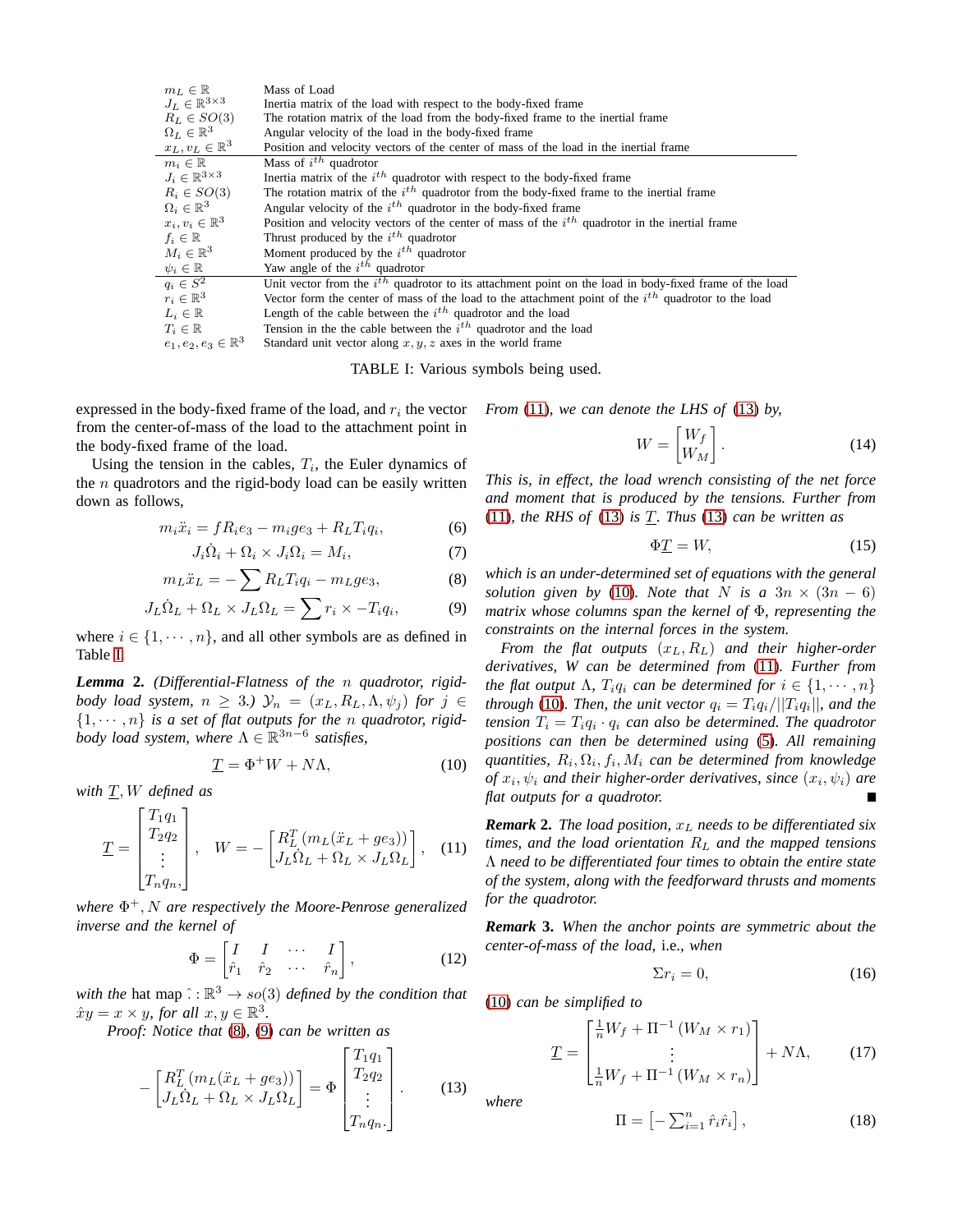## *is the second moment of distribution of the anchor points.*

*Remark* **4.** *We can derive a special basis for* N *by representing the internal forces by pairs of equal and opposite forces. Define by*  $u_{ij}$  *the unit vector from anchor point i to j, i.e.,* 

$$
u_{ij} = \frac{r_j - r_i}{||r_j - r_i||}.
$$
 (19)

*The columns of* N *can then be chosen as,*

$$
\begin{bmatrix} 0 & \cdots & u_{ij} & \cdots & -u_{ij} & \cdots & 0 \end{bmatrix}^T, \quad (20)
$$

*where only the i*<sup>th</sup>  $3 \times 1$  *component and the j*<sup>th</sup>  $3 \times 1$  *components are non-zero. For example, for*  $n = 3$ *, we have,* 

$$
N_{9\times3} = \begin{bmatrix} u_{12} & u_{13} & 0 \\ -u_{12} & 0 & u_{23} \\ 0 & -u_{13} & -u_{23} \end{bmatrix},
$$
 (21)

*and,*

$$
\Lambda = \begin{bmatrix} T_{12} \\ T_{13} \\ T_{23} \end{bmatrix} . \tag{22}
$$

*Under this basis, a good choice for*  $\Lambda(t)$  *would be*  $\Lambda \equiv 0$ *, which would ensure that the tensions in the cables have no components along*  $u_{ij}$ *, thereby resulting in the tension not performing any isometric work.*

*Remark* **5.** *An alternative choice for* Λ *would be*

$$
\Lambda = \begin{bmatrix} T_1 q_1 \cdot e_1 \\ T_1 q_1 \cdot e_2 \\ T_2 q_2 \cdot e_1 \\ T_j q_j \end{bmatrix}, \quad 3 < j \le n.
$$
 (23)

*Note that there exists a diffeomorphism between the flat output space and the state space. This implies that any motion that can be generated through one set of flat output variables can also be generated through another choice of the flat output variables. The choice of flat output variables does not affect the system motion, although some choices may be easier to use than others for designing the trajectories and the feedforward control.*

<span id="page-3-2"></span>*Remark* **6.** *For the 2-quadrotor load carrying system,*  $(n = 2)$ *,*  $\mathcal{Y}_2 = (x_L, R_L, \psi_k)$  *for*  $k \in \{1, 2\}$  *does not form a set of flat outputs, since there exists a degree of underactuation corresponding to rotation about the line joining the two contact points that can not be determined from the flat outputs. In particular, for*  $n = 2$ *, one would expect* [\(13\)](#page-2-4) *to be a set of six equations in six variables, however, for this case,*  $\Phi \in \mathbb{R}^{6 \times 6}$ *is rank-deficient for all*  $r_1, r_2$ *.* 

*Remark* **7.** *The flat output* Λ *can be so chosen such that*  $T_i(t) > 0, \forall t$ .

Table [II](#page-5-0) contains a summary of the key results in this section. It includes the number of degrees of freedom, number degrees of underactuation, and the flat outputs for the pointmass load with  $n$  quadrotors including the special case of  $n = 1$ , and for the rigid-body load with n quadrotors, including the special case of  $n = 3$ .

#### III. HYBRID SYSTEM MODEL

<span id="page-3-0"></span>In the previous section, we developed the dynamics and established that the  $n$  quadrotor system with either a cable-suspended point-mass load or a rigid-body load are differentially-flat. Now we explicitly consider the case when the tension in any of the cables drops to zero.

If the tension in any of the cables goes to zero, or if tension in any of the slack cables is reestablished, then the system dynamics switches, making this a hybrid system. Without loss of generality, we can assume that at most one cable tension can either drop to zero or one slack cable can get its tension reestablished to a nonzero value at any given moment. Moreover, we can also assume that this happens sequentially<sup>[1](#page-3-1)</sup>, *i.e.*, starting with all *n* cables in tension, only the  $n^{th}$  cable tension can drop to zero, and following this either the  $(n-1)$ <sup>th</sup> cable tension can drop to zero or the  $n<sup>th</sup>$  cable tension can get reestablished, and so on as illustrated in Figure [3.](#page-4-1) We denote by  $\Sigma_k$  the continuous-time system that has slack cables for all quadrotors with indices greater than k, *i.e.*,  $T_i \equiv 0$ ,  $i > k$ .

Furthermore, we will model the discrete transition map from  $\Sigma_k$  to  $\Sigma_{k-1}$ , that occurs when a cable tension drops to zero, as the identity map, and also enforce the tension  $T_i \equiv 0, i > k$ . We will model the discrete transition map  $\Delta_k$  from  $\Sigma_{k-1}$  to  $\Sigma_k$  that occurs when a tension is reestablished as an inelastic collision (see Assumption 4), resulting in a discrete change in velocity. Moreover, we will assume  $\Delta_k$  is a smooth map. The dynamics of the system  $\Sigma_k$  for the point-mass load is as below

$$
\Sigma_k : \begin{cases} m_i \ddot{x}_i = f_i R_i e_3 - m_i g e_3 + T_i q_i, \\ J_i \dot{\Omega}_i + \Omega_i \times J_i \Omega_i = M_i, \\ m_L \ddot{x}_L = -\sum T_i q_i - m_L g e_3, \\ X^+ = \Delta_{k+1}(X^-), \qquad X \in S_k \end{cases} \quad X \neq S_k,
$$

where  $X$  is the state of the entire system, and

$$
S_k = \{ X \mid ||x_k - x_L|| = L_k, \frac{d}{dt} ||x_k - x_L|| > 0 \}
$$
 (24)

defines the guard (using hybrid system terminology from [\[11](#page-7-11)]) when the distance between the  $k^{th}$  quadrotor and its attachment point to the load reaches the length of the cable.

We will next demonstrate that the hybrid system under consideration is a *differentially-flat hybrid system*, as defined below.

*Definition* **2.** *A* differentially-flat hybrid system *is a hybrid system where each subsystem is differentially-flat, with the guards being functions of the flat outputs and their derivatives, and moreover there are sufficiently smooth transition maps from the flat output space of one subsystem to the flat output space of the subsequent subsystem.*

*Remark* **8.** *A differentially-flat hybrid system does not imply all the states and inputs can be obtained by differentiating a set*

<span id="page-3-1"></span><sup>&</sup>lt;sup>1</sup>For inelastic collisions (Assumption 4), the results do not depend on the order in which these transitions occur.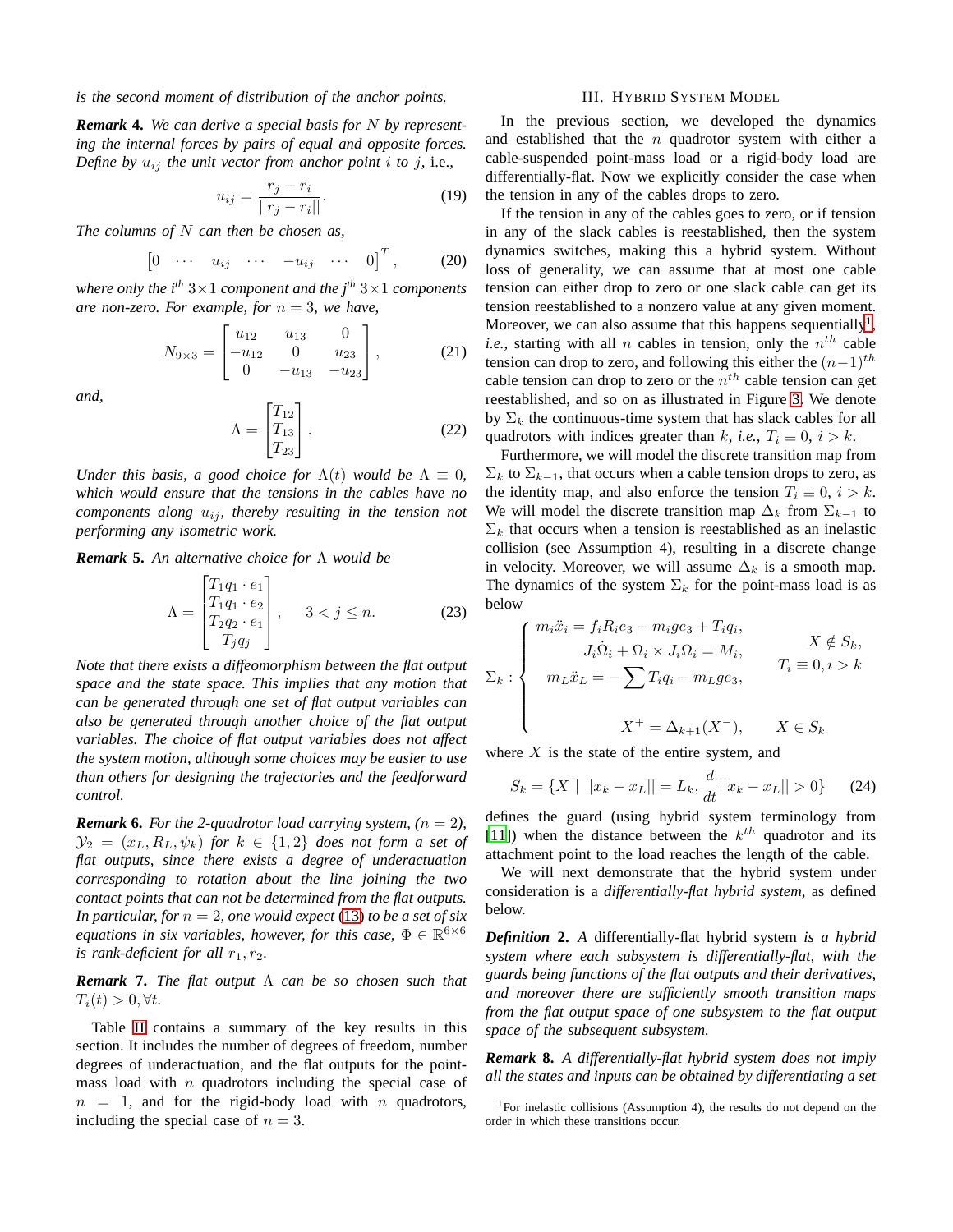<span id="page-4-1"></span>
$$
\Sigma_n \underbrace{\Delta_n}_{T_n=0} \underbrace{\Delta_{n-1}}_{T_{n-1}=0} \underbrace{\Delta_{n-2}}_{T_{n-2}=0} \cdots \underbrace{\Delta_2}_{T_2=0} \underbrace{\Delta_1}_{T_1=0} \Sigma_0
$$

Fig. 3: Transition between subsystems as tension in the cable drops to zero or is reestablished to a positive value.

*of smooth flat outputs. After all, the system is hybrid, and we expect discrete jumps in states and possibly inputs. Instead, we mean that each subsystem is differentially flat, and that the flat outputs of a subsequent subsystem arise as smooth functions of the flat outputs of the current subsystem, mapped through the transition map between the two subsystems.*

*Theorem* **1.** *The multiple-quadrotor cable-suspended pointmass load is a differentially flat hybrid system for*  $n \geq 1$ *.* 

*Proof: Suppose*  $\mathcal{Z}_n = \mathcal{Y}_n$  *is a set of flat outputs for the* n *quadrotor, point-mass load system from Lemma [1.](#page-1-5) Now suppose at some event, the tension in the cable for one of the quadrotors becomes zero. Since the system is differentially flat, this event is known from*  $\mathcal{Z}_n$  *and its derivatives. Moreover, the new system*  $\Sigma_{n-1}$  *with*  $n-1$  *quadrotors and load, and with a single free quadrotor is also differentially flat since the*  $n - 1$ *quadrotor load system is differentially flat by Lemma [1,](#page-1-5) and the single quadrotor is also differentially flat. Moreover, the the transition map transforms the flat outputs*  $\mathcal{Z}_n$  *to*  $\mathcal{Z}_{n-1}$  =  $[\mathcal{Y}_{n-1} \quad \mathcal{Y}_0^n]$ , where  $\mathcal{Y}_{n-1}$  corresponds to the flat output of *the*  $n-1$  *quadrotors and load system, and*  $\mathcal{Y}_0^n$  *corresponds to the flat output of the*  $n^{th}$  *quadrotor.* 

*When the tension gets re-established, we can obtain the initial value of*  $\mathcal{Z}_n$  *by mapping the flat output*  $\mathcal{Z}_{n-1}$  *and its higher-order derivatives through the transition map*  $\Delta_n$ .

*We can sequentially compose this all the way to having all the tensions going to zero, and the load undergoing ballistic motion.*

Next, we consider the multiple-quadrotor system with a rigid-body payload and demonstrate that this system is also a differentially-flat hybrid system. The hybrid dynamics of this system are given as,

$$
\Sigma_k : \begin{cases}\n m_i \ddot{x}_i = f R_i e_3 - m_i g e_3 + R_L T_i q_i, \\
J_i \dot{\Omega}_i + \Omega_i \times J_i \Omega_i = M_i, \\
m_L \ddot{x}_L = -\sum R_L T_i q_i - m_L g e_3, \\
T_i \equiv 0, i > k \\
J_L \dot{\Omega}_L + \Omega_L \times J_L \Omega_L = \sum r_i \times -T_i q_i, \\
X^+ = \Delta_k (X^-), \qquad X \in S_k\n\end{cases}
$$

*Theorem* **2.** *The multiple-quadrotor with a cable-suspended rigid-body load is a differentially flat hybrid system for*  $n > 3$ *.* 

*Proof: The proof follows in a similar way to the previous theorem for*  $n > 3$ *. For*  $n = 3$ *, the tension in the cable attached* 

<span id="page-4-2"></span>

Fig. 4: Load being transported by three quadrotors.

<span id="page-4-0"></span>*to Quadrotor 3 drops to zero, and the resulting system is no longer differentially flat by Remark [6.](#page-3-2)*

## IV. RESULTS

Having established the differential-flatness of the  $n$  quadrotor, cable-suspended point-mass and rigid-body load systems, we will demonstrate numerical and experimental results for the rigid-body case with  $n = 3$  quadrotors. An illustration of this is as shown in Figure [4.](#page-4-2)

## *A. Numerical Results*

We choose the flat outputs for the  $n = 3$  quadrotor system with rigid-body load as,

$$
\mathcal{Y}_3 = \begin{bmatrix} x_L \\ R_L \\ T_1 q_1 \cdot e_1 \\ T_1 q_1 \cdot e_2 \\ T_2 q_2 \cdot e_1 \\ \psi_1 \\ \psi_2 \\ \psi_3 \end{bmatrix} . \tag{25}
$$

Following [\[10\]](#page-7-10), we could plan a dynamic trajectory that minimizes the  $6^{th}$  derivative of the load position, leading to a minimum snap trajectory for the quadrotors. However, we consider instead a simple trajectory that serves to illustrate the choice of flat outputs and planning in flat space. The trajectory for the load is chosen to be an ellipse in the  $y - z$  plane with the frequency  $f$ , given by,

<span id="page-4-4"></span>
$$
x_L(t) = \begin{bmatrix} 0\\ A_y \cos(2\pi ft) \\ A_z \sin(2\pi ft) \end{bmatrix}
$$
 (26)

The other flat outputs are chosen as follows,

<span id="page-4-3"></span>
$$
R_L(t) \equiv I, \tag{27}
$$

$$
T_1(t)q_1(t) \cdot e_1 \equiv (1/3)R_y(\pi/6)m_Lg \cdot e_1 \qquad (28)
$$

$$
T_1(t)q_1(t) \cdot e_2 \equiv (1/3)R_y(\pi/6)m_Lg \cdot e_2 \qquad (29)
$$

$$
T_2(t)q_2(t) \cdot e_2 \equiv (1/3)R_y(-\pi/6)m_Lg \cdot e_2 \qquad (30)
$$

$$
\psi_k(t) \equiv 0, \quad k \in \{1, 2, 3\}. \tag{31}
$$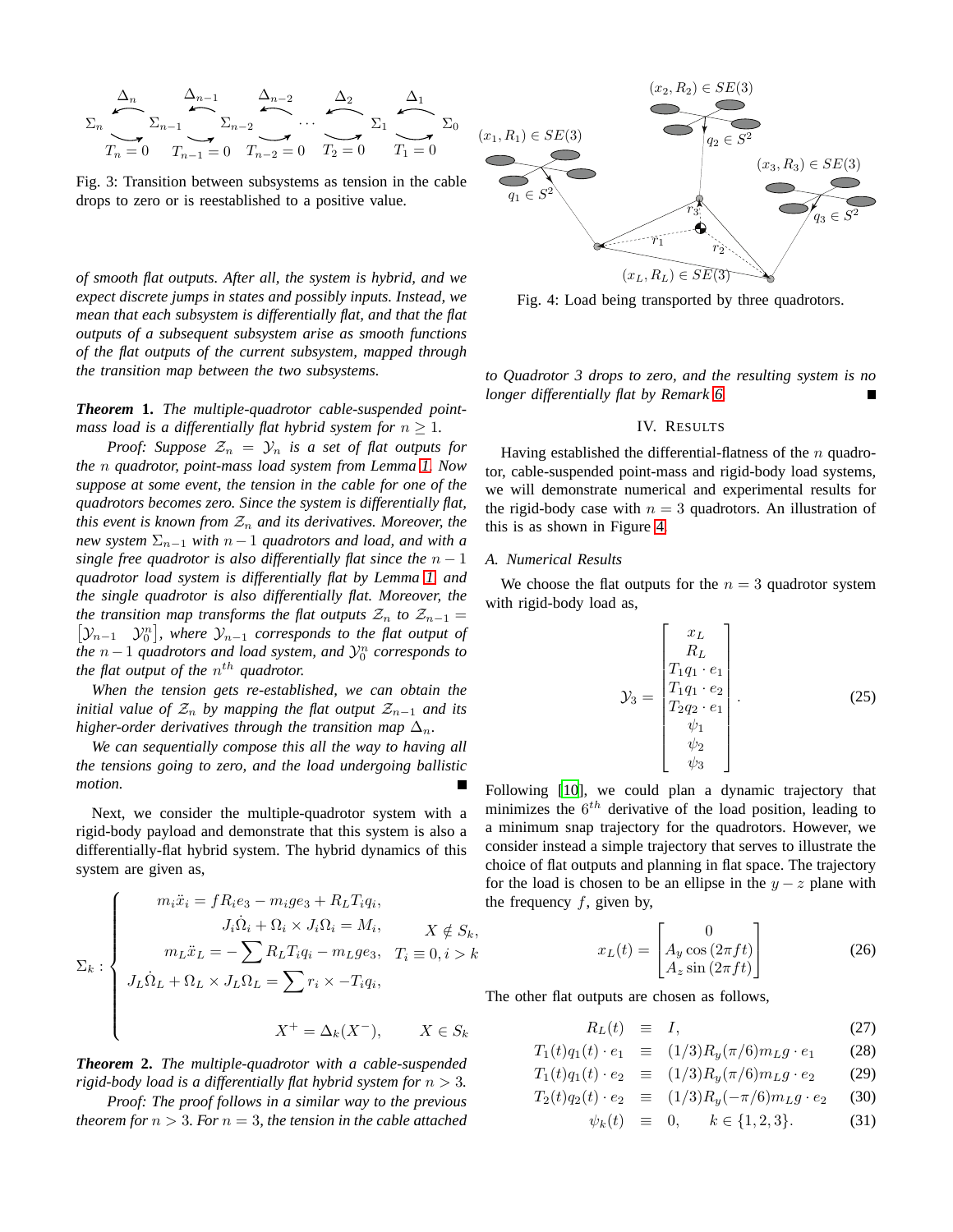<span id="page-5-0"></span>

|                     | Point-mass load                                                                                                                                                                  |                        | Rigid body load                                                                                                                                                                                                                                                                                                                    |                                                                                                                                                                                                                                                     |
|---------------------|----------------------------------------------------------------------------------------------------------------------------------------------------------------------------------|------------------------|------------------------------------------------------------------------------------------------------------------------------------------------------------------------------------------------------------------------------------------------------------------------------------------------------------------------------------|-----------------------------------------------------------------------------------------------------------------------------------------------------------------------------------------------------------------------------------------------------|
|                     | $n$ quadrotors                                                                                                                                                                   | 1 quadrotor            | $n$ quadrotors                                                                                                                                                                                                                                                                                                                     | 3 quadrotors                                                                                                                                                                                                                                        |
|                     | $x_L \in \mathbb{R}^3$                                                                                                                                                           | $x_L \in \mathbb{R}^3$ | $(x_L, R_L) \in SE(3)$                                                                                                                                                                                                                                                                                                             | $(x_L, R_L) \in SE(3)$                                                                                                                                                                                                                              |
| Independent DOF     | $q_1, q_2, \cdots, q_n \in S^2$                                                                                                                                                  | $q \in S^2$            | $q_1, q_2, \cdots, q_n \in S^2$                                                                                                                                                                                                                                                                                                    | $q_1, q_2, q_3 \in S^2$                                                                                                                                                                                                                             |
|                     | $R_1, R_2, \cdots, R_n \in SO(3)$                                                                                                                                                | $R \in SO(3)$          | $R_1, R_2, \cdots, R_n \in SO(3)$                                                                                                                                                                                                                                                                                                  | $R_1, R_2, R_3 \in SO(3)$                                                                                                                                                                                                                           |
| No. of DOF          | $5n+3$                                                                                                                                                                           |                        | $5n+6$                                                                                                                                                                                                                                                                                                                             | 21                                                                                                                                                                                                                                                  |
| No. of Actuators    | 4n                                                                                                                                                                               |                        | 4n                                                                                                                                                                                                                                                                                                                                 | 12                                                                                                                                                                                                                                                  |
| Underactuation      | $n+3$                                                                                                                                                                            |                        | $n+6$                                                                                                                                                                                                                                                                                                                              | 9                                                                                                                                                                                                                                                   |
| Flat outputs        | $\mathcal{Y}_n = \begin{bmatrix} x_L \in \mathbb{R}^3 \\ T_i q_i \in \mathbb{R}^3 \\ \psi_k \in \mathbb{R} \\ i \in \{2, \cdots, n\}, \end{bmatrix}$<br>$k \in \{1, \cdots, n\}$ |                        | $\left  \begin{array}{c} \mathbf{y}_1 = \begin{bmatrix} x_L \in \mathbb{R}^3 \\ \psi \in \mathbb{R} \end{bmatrix} \end{array} \right  \left  \begin{array}{c} x_L \in \mathbb{R}^3 \\ \mathcal{N}_n = \begin{bmatrix} R_L \in SO(3) \\ \Lambda \in \mathbb{R}^{3n-6} \\ \psi_k \in \mathbb{R} \end{bmatrix}, \end{array} \right ,$ | $x_L \in \mathbb{R}^3$<br>$R_L \in SO(3)$<br>$\mathcal{Y}_3 = \begin{bmatrix} T_{12} \in \mathbb{R} \\ T_{13} \in \mathbb{R} \end{bmatrix}$<br>$T_{13} \in \mathbb{R}$<br>$T_{23} \in \mathbb{R}$<br>$\psi_k \in \mathbb{R}$<br>$k \in \{1, 2, 3\}$ |
| No. of Flat outputs | 4n                                                                                                                                                                               |                        | 4n                                                                                                                                                                                                                                                                                                                                 | 12                                                                                                                                                                                                                                                  |

TABLE II: Comparison between multiple cases of quadrotors transporting a suspended load.

<span id="page-5-1"></span>

TABLE III: Parameters for simulation and experiments.

For dynamic trajectory generation and for numerical simulation, we consider the system with properties given in Table [III,](#page-5-1) corresponding to our experimental system in Section [IV-B.](#page-5-2)

From the choice of the flat output trajectories for the tension vector, specifically  $(28)$ ,  $(29)$ , we note that  $q_1$  is constant, *i.e.*, the unit-vector from the 1<sup>st</sup> quadrotor to the load attachment point does not change with time, irrespective of the load trajectory. Similarly, from [\(30\)](#page-4-3),  $q_2$  can only vary in the  $x - z$ plane. However, from [\(26\)](#page-4-4), since the load trajectory has no motion along x, this variation is minimal. This leaves  $q_3$  free to vary depending on the load trajectory. Figure [5](#page-5-3) illustrates how the trajectory of Quadrotor 3 changes for different discrete frequencies of the load trajectory specified in [\(26\)](#page-4-4). At slower frequencies, the quadrotor trajectory mimics that of the load, albeit with an offset, but as the frequency increases, the trajectory of the quadrotor dramatically changes. Figure [5a](#page-5-4) illustrates the trajectory of Quadrotor 3 at discrete frequencies of the load trajectory whose time periods vary from  $T_1 = 10$ s to  $T_2 = 3.5$  s. Figure [5b](#page-5-5) illustrates this for time periods varying from  $T_2$  to  $T_3 = 1$  s. Figure [6](#page-6-0) illustrates snapshots of a simulation of the system for  $T = 10$  s, and for  $T = 3.5$ s. Note that at the faster frequency, Quadrotor 3 (red) has a significantly different motion than before to ensure that the load moves faster to track the higher frequency trajectory.

<span id="page-5-5"></span><span id="page-5-4"></span><span id="page-5-3"></span>

Fig. 5: Trajectories for Quadrotor 3 as the time period of load oscillation is varied from 10 seconds to 1 second. The first figure shows the variation between 10 and 3.5 seconds, which is used in experiments later on, and the second figure shows the variation from 3.5 to 1 second. Note that the the trajectories become far more aggressive as the desired load trajectory time period goes from 10 seconds to 1 second.

## <span id="page-5-2"></span>*B. Experimental Results*

To illustrate the validity of the proposed method of planning dynamic trajectories, we consider an experimental system of quadrotors (the Hummingbird by Ascending Technologies) and a suspended rigid-body load, such as the one shown in Figure [8.](#page-6-1) The parameters for this system are the as given in Table [III.](#page-5-1) We will consider the dynamic motion as prescribed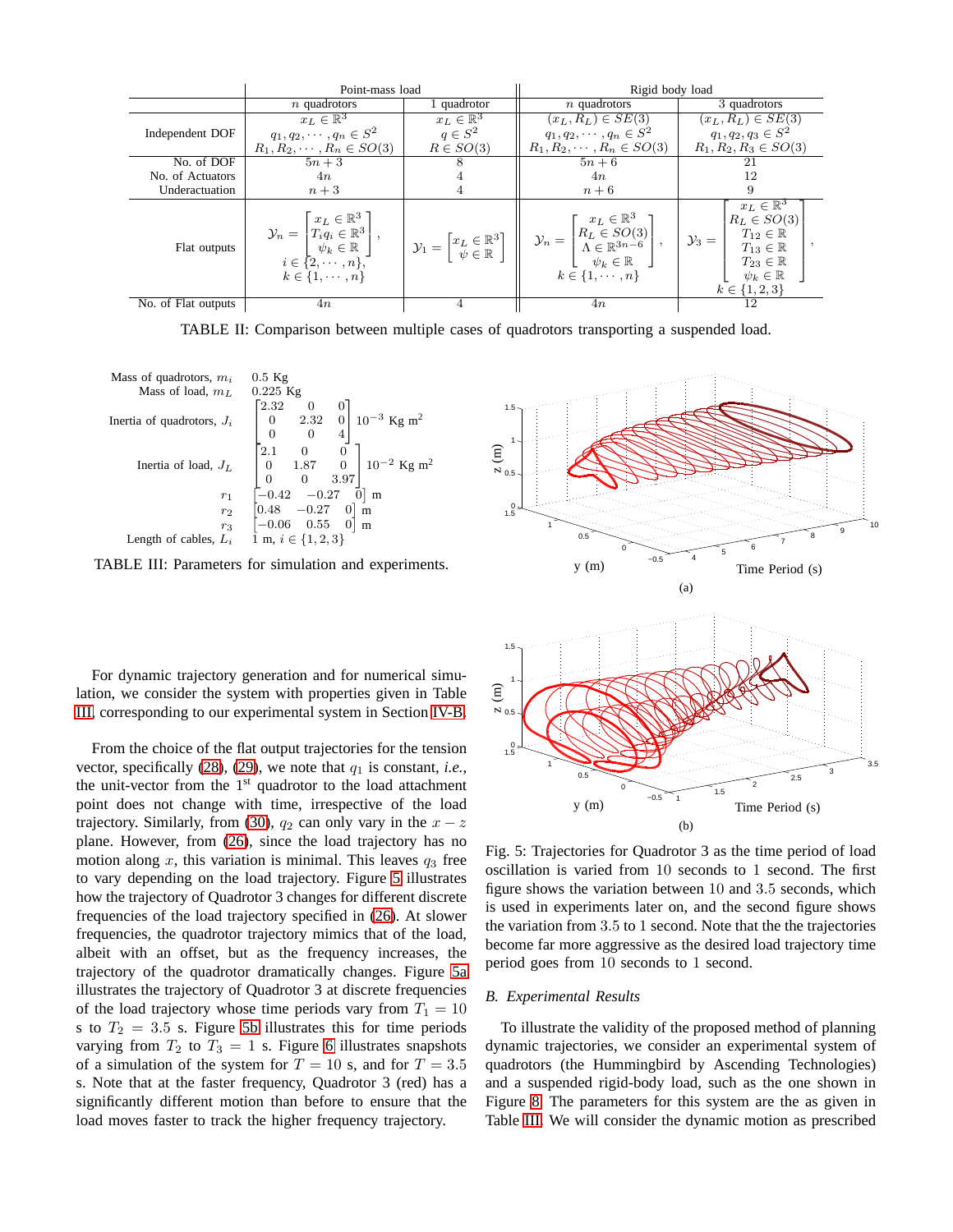<span id="page-6-0"></span>

Fig. 6: Stick figure illustration of simulation of the 3-quadrotor cable-suspended rigid-body load for the cases of (a)  $T = 10$ s, (b)  $T = 3.5$  s. Note the aggressive trajectory for Quadrotor 3 (red), and the orientations of the other two quadrotors for the higher frequency load trajectory case. A time trajectory of Quadrotor 3 for these two cases is shown on the extremes (bright red) of the plot in Figure [5a](#page-5-4) .



Fig. 7: Tensions in the cables attached to the quadrotors as computed from the differential-flatness for the case of trajectory generation for the cases (a) quasi-static model, and dynamic model for (b)  $T = 10$  s, (c)  $T = 3.5$  s, and (d)  $T = 1$  s. Note that the cable tensions in all cases is positive. Moreover, for the fast dynamic load trajectory, the peak tension in Quadrotor 3 cable is ten times higher than for the slower load trajectory cases.

the flat outputs in [\(26\)](#page-4-4)-[\(31\)](#page-4-3). However, instead of the load trajectory being at a discrete frequency, we will consider the load trajectory smoothly increasing in frequency from  $f_1$  to  $f_2$  Hz in T seconds. Such a trajectory is given by,

$$
x_L(t) = \begin{bmatrix} 0 \\ A_y \cos(2\pi((1-\alpha)f_1 + \alpha f_2)t) \\ A_z \sin(2\pi((1-\alpha)f_1 + \alpha f_2)t) \end{bmatrix}, 0 \le t \le T,
$$
\n(32)

<span id="page-6-1"></span>

Fig. 8: A snapshot of the experimental setup of the three quadrotors carrying a load. Various parameters for this setup are enumerated in Table [III.](#page-5-1) Experimental videos are available at [http://youtu.be/-HAPFrfL4o0,](http://youtu.be/-HAPFrfL4o0) [http://youtu.be/byL](http://youtu.be/byL_wfnhrbw) wfnhrbw.

where  $\alpha$  is defined as,

$$
\alpha = \frac{t}{2T}.\tag{33}
$$

*Remark* **9.** *This definition of* α *ensures that the frequency of the load trajectory smoothly changes from*  $f_1$  *to*  $f_2$  *in*  $T$ *seconds, as*  $\alpha$  *changes from* 0 *to* 0.5*.* 

Next, we present two experiments for this same desired load trajectory. The first experiment involves trajectory plans for the quadrotors derived from a quasi-static model [\[4](#page-7-3), [5](#page-7-4)], where the load velocity, acceleration and higher derivatives are assumed to be zero for all time. This results in a trajectory for the quadrotors that has the same shape as the load trajectory, although its spatially shifted. The second experiment involves trajectory plans derived from a dynamic model, where the quadrotor trajectories are computed using the differential flatness presented in Section [II.](#page-1-0)

We consider the load-trajectory smoothly varying from  $f_1 = 1/T_1$  to  $f_2 = 1/T_2$  in T seconds, with  $T_1 = 10$  s,  $T_2 = 3.5$  s and  $T = 120$  s. This choice ensures that the obtained trajectory is within the sensor and actuator limitations of the experimental system. In the experiments, the planned trajectories for the quasi-static and dynamic models serve as inputs to a quadrotor position controller based on [\[12](#page-7-12)]. The experiments are carried out with position and orientation feedback for the quadrotors from a Vicon motion capture system. The load position is also tracked through the motion capture system, however it is not used in feedback control. Figure [9](#page-7-13) illustrates the performance of the two experiments by comparing the error in tracking the desired load trajectory. In both experiments, the error increases with frequency. However, the load tracking error is about  $300\% - 400\%$  lower in the dynamic case. In the quasi-static case, there is a big phase difference in tracking the load trajectory, leading to large errors. Moreover, in the dynamic case, the tracking error can